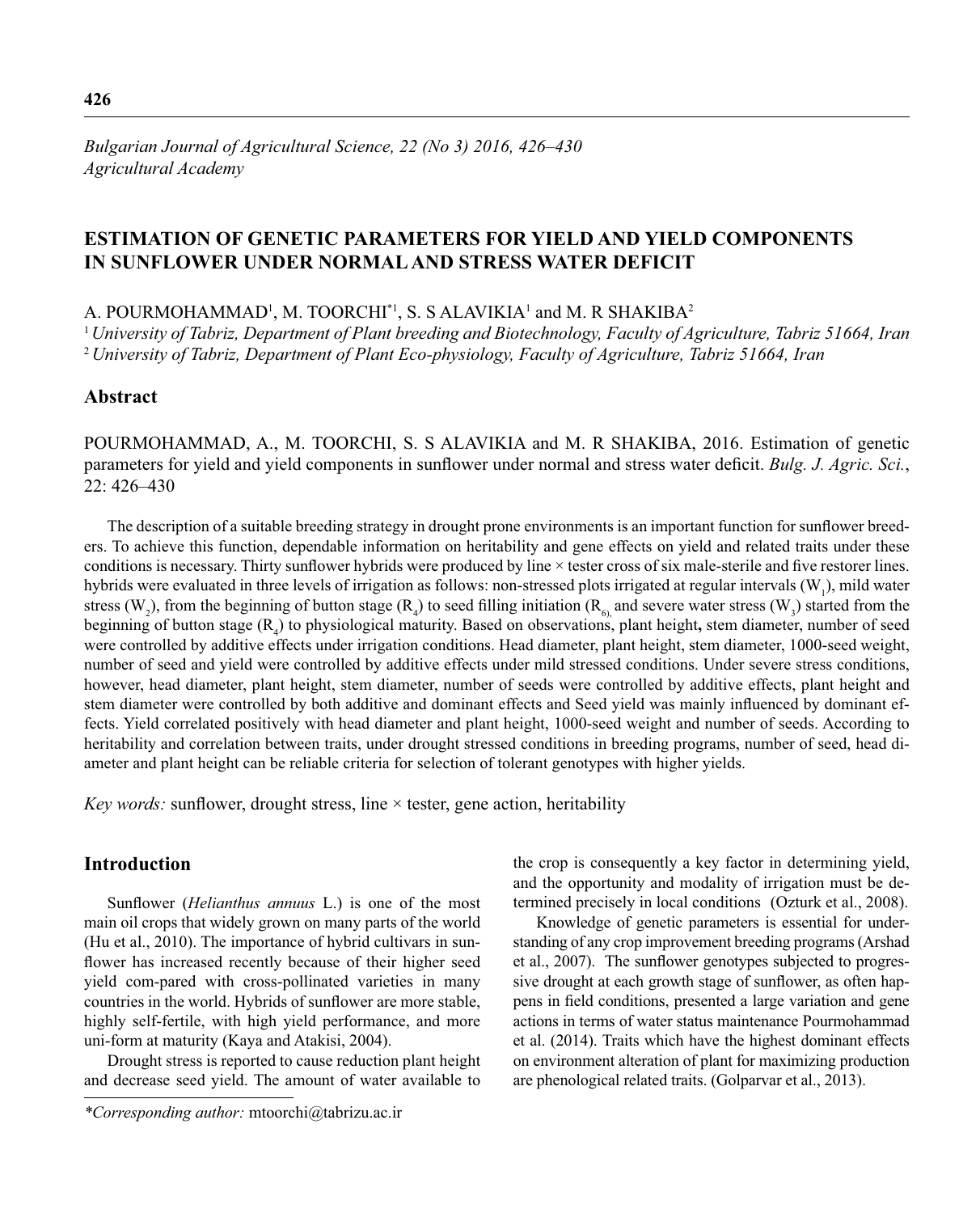Seed number has the largest direct influence on seed yield (Skoric, 1974; Marinkovic, 1987; Dusanic, 1998).

Bajaj et al. (1997) observed the additive gene effects were important in the inheritance of days to maturity, 1000-seed weight and oil content while seed yield per plant was predominantly under the control of non-additive gene effect.

 Hussain et al. (1998) and Radhika et al. (1999) found that SCA variances were higher than GCA variances for 1000-seed weight, seeds head and seed yield which were, generally controlled by non-additive gene action. This is known mainly because of interaction between genotype and environment especially under stress (Sharma et al., 2002).

Tahir et al. (2002) also concluded that seed yield mainly depends upon 1000 seed.

Weight, number of filled seed per plant and seed filling percentage, and that this information can be used as as selection criteria to improve seed yield.

The non-additive gene actions were more effective for plant height head diameter seeds per head 1000 seed weight seed yield characters (Karasu et al., 2010).

Seed yield was mainly governed by dominant effects and plant height and oil content were controlled by additive effects (Ghaffari et al., 2012).

Indirect selection in primer breeding generations according traits with higher heritability than yield is one of the important breeding strategies. Then, knowing heredity way and genetic control of various traits is very important in breeding plans.

Sunflower seed yield is a complex trait with polygenetic base that is highly influenced by the environment (Skoric et al., 2007). Then it seems that studying the heredity way of trait and choosing appropriate breeding strategy for each environment is necessary and producing new cultivars which are flexible to various environments is one of the major goals of breeders.

A significant correlation was found between seed yield with head diameter, Darvishzade et al. (2011) and yield with total number of seeds per head, and also found between head diameter and total number of seeds per head. (Hlandi et al., 2006).

It seems that heritability of traits, general and specific combining abilities of cultivars, heterosis of traits, and way of genes action and the other genetic parameters are changed by change in environmental condition and then it is necessary to propose appropriate strategies for improving every trait indifferent environments So, the aims of this study were comparing mode of inheritance and gene action in genetic control of agronomical traits sunflower hybrids under drought stress condition.

# **Materials and Methods**

30  $F_1$  hybrids developed by crossing 6 cytoplasmic male sterile (cms) female lines (B110, B147, B221, B329, B343

and B355) to five male restorer lines (R19, R26, R46, R50 and R56) were used in this study. These hybrids were made from 2010 plantings in the Khoy Field Station, Khoy, Iran and evaluated in line  $\times$  tester fashion. The 30 hybrids obtained in 2010 were planted at three levels of irrigation in the University of Tabriz Agricultural Research Fields-Iran in May 2011, 2012. The research station situated at the altitude of 1360 meters and 46°,17´ longitude and 38°,5´ latitude. In the spring and summer cultivation average precipitation was 271.3 mm and average temperature was 10°C.

The seeds of  $F_1$  generation were planted in the sunflower research area under irrigated and drought stress conditions in a sandy loam soil. Treatments were allocated in split plot fashion based on randomized complete block design with three replications. Each genotype was sown in one individual row of 3 m length and distance between rows of 60 cm and the seeds were planted at 30 cm intervals. Two seeds of sunflower were planted in each hole by hand and thinned to single plant at seedling stage. Different water levels were developed by irrigating the non-stressed plots at regular intervals  $(W_1)$  while two levels of drought were developed by mild water stress, from the beginning of button stage  $(R_4)$ (Schneiter and Miller, 1981) to start seed filling  $(R<sub>6)</sub>, (W<sub>2</sub>)$  and applying a severe water stress which started from the beginning of button stage  $(R_4)$  to physiological maturity  $(W_3)$ . Weeds were controlled manually, diseases were considered absent. Data were recorded on plant height (cm), head diameter (cm), stem diameter (cm), 1000-seed weight (g), number of seeds per head, seed yield (kg/ha).

Analysis of variance for combining ability was done according to the line x tester method, in which estimates of GCA variances and SCA variances were obtained as suggested by Singh and Chaudhary (1977).

$$
\hat{\sigma}_{GCA}^{2} = \text{Cov HS} =
$$
\n
$$
\hat{\sigma}_{GCA}^{2} (T) = \frac{\text{MST} - \text{MSE}}{r!}
$$
\n
$$
\hat{\sigma}_{GCA}^{2} (L) = \frac{\text{MSL} - \text{MSE}}{r!}
$$
\n
$$
\hat{\sigma}_{GCA}^{2} (LT) = \frac{\text{MSLT} - \text{MSE}}{r}
$$
\n
$$
F = 1
$$
\n
$$
\hat{\sigma}_{GCA}^{2} = \left[\frac{1 + F}{4}\right] \sigma_{A}^{2}
$$
\n
$$
F = 1
$$
\n
$$
\hat{\sigma}_{GCA}^{2} = \left[\frac{1 + F}{2}\right]^{2} \sigma_{D}^{2}
$$
\n
$$
\hat{\sigma}_{D}^{2} = \sigma_{SCA}^{2}
$$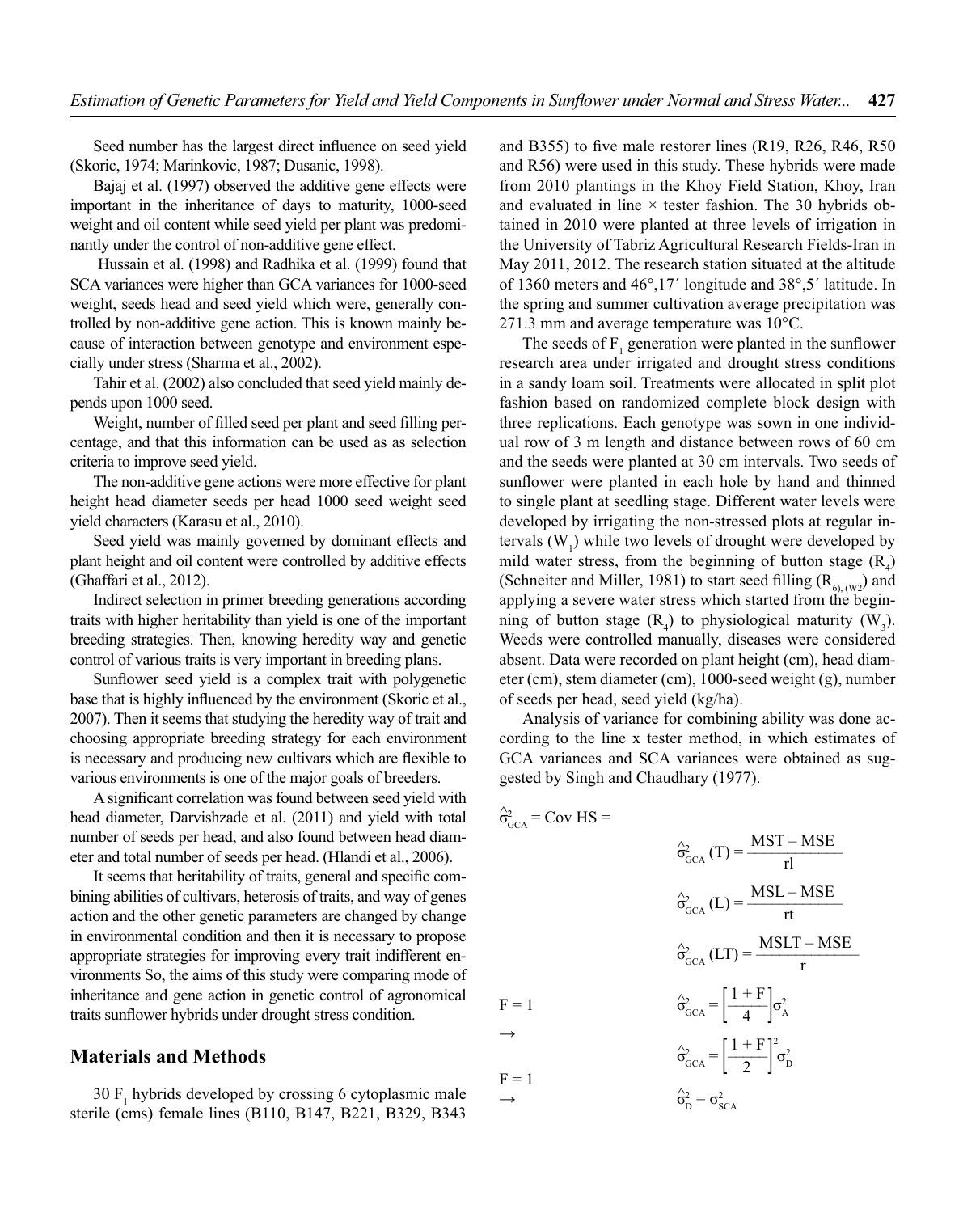$$
\hat{h}_{B}^{2} = \frac{\sigma_{G}^{2}}{\sigma_{G}^{2} + \frac{\sigma_{E}^{2}}{r}}
$$
\n
$$
\hat{h}_{N}^{2} = \frac{\sigma_{A}^{2}}{\sigma_{A}^{2} + \sigma_{D}^{2} + \frac{\sigma_{E}^{2}}{r}}
$$

Statistical analysis was performed by MSTAT-C ver. 1.42 and SPSS ver. 17 software. Data for hybrids subjected to Line  $\times$  Tester analysis (Singh and Chaudhury, 1995) to estimate general combining ability (GCA). The method described by Kempthorne (1957) was adopted for combining ability analyses.

### **Results and Discussion**

Since different levels of irrigation in all traits, line and tester effect for all traits interaction between line × water levels and tester  $\times$  water levels for number of traits were significant, we performed a further line  $\times$  tester analysis for different irrigation levels (Table 2). As we know significant line or tester effects indicate the importance of additive effects and if line  $\times$  tester effect is significant it indicates that non-additive effects control the concerned traits (Singh and Chaudhary, 1995).

Here, in normal irrigation level  $(w_1)$  line or tester is significant ( $p < 0.01$ ). As a result, head diameter (cm), stem diameter (cm), number of seeds per head. Were under control of additive effect and in this condition, line  $\times$  tester effects were significant for stem diameter, so the was under control of both additive and dominant effects. and In mild water stressed level  $(w_2)$ , line and tester are also significant ( $p <$ 0.01), therefore, plant height, head diameter, stem diameter, 1000-seed weight, number of seeds per head, seed yield, were controlled by additive effects and In this condition, line  $\times$  tester effects were significant for stem diameter, so the was under control of both additive and dominant effects.

In severe stress condition  $(w_3)$ , however, line or tester effects were significant  $(p < 0.01)$  for, plant height, stem diameter, number of seeds per head. So they were under control of additive effects. In this condition, line or tester and line  $\times$ tester effect were significant for, plant height, stem diameter and yield. So they were under control of both additive and dominant effects. For yield, however, line and tester were not significant; therefore, it was controlled by dominant effects (Table 2).

#### **Table 1**

**b**

Analysis of variance of line × tester in sunflower for head diameter (HD), plant height (PH), stem diameter (SD), 1000**seed weight (SW), number of seeds per head (NS) and yield (Y) at the different levels of irrigation**

| a            |    |                        |                       |                    |                      |                      |            |            |                      |                   |
|--------------|----|------------------------|-----------------------|--------------------|----------------------|----------------------|------------|------------|----------------------|-------------------|
| Source       | df | MS                     |                       |                    |                      |                      |            |            |                      |                   |
| of variation |    | $HD$ (cm)              |                       |                    | $PH$ (cm)            |                      |            | $SD$ (cm)  |                      |                   |
|              |    | W                      | W                     | W                  | W                    | W.                   | W          | W          | W.                   | W.                |
| Recer(R)     | 2  | 54.628**               | $604.455^{ns}$        | $32.511**$         | 773.75**             | $4242.8**$           | $1211.6**$ | 8.705*     | 13.182**             | $6.926**$         |
| Line(L)      |    | $13.221$ <sup>ns</sup> | $25.644**$            | 8.454*             | $1065.8**$           | $1228.1**$           | $740.28**$ | $0.531**$  | $0.603**$            | 0.2 <sup>ns</sup> |
| Tester(T)    | 4  | $6.454^{ns}$           | $4.468$ <sup>ns</sup> | 1.84 <sup>ns</sup> | 613.85**             | 239.34 <sup>ns</sup> | 331.18*    | $4.855***$ | 14.418 <sup>ns</sup> | $20.527**$        |
| $L \times T$ | 20 | $6.569^{ns}$           | $3.473^{ns}$          | $3.55^{ns}$        | 78.184 <sup>ns</sup> | 123 <sup>ns</sup>    | $208.33*$  | 1.594**    | $1.771**$            | $2.419*$          |
| Erorr        | 58 | 7.362                  | 2.434                 | 2.596              | 71.223               | 108.32               | 103.38     | 2.219      | 2.078                | 1.327             |

NS – not significant, \* is significant at 0.05, \*\* significant at 0.01 probability level; normal irrigation  $(W_1)$ , mild water stress  $(W_2)$ , severe water stress  $(W_3)$ 

| $\overline{\phantom{a}}$ |    |              |              |                        |                         |                        |                        |                      |                      |                       |
|--------------------------|----|--------------|--------------|------------------------|-------------------------|------------------------|------------------------|----------------------|----------------------|-----------------------|
| Source                   | df | MS           |              |                        |                         |                        |                        |                      |                      |                       |
| of variation             |    | $SW$ $(qr)$  |              |                        | NS                      |                        |                        | $Y$ (g/ha)           |                      |                       |
|                          |    | W            | W            | W                      | W                       | W                      | W                      | W                    | W                    | W                     |
| Recat(R)                 | ∍  | $2.979**$    | $0.97^*$     | $290.87$ <sup>ns</sup> | 3855117**               | 35983.8ns              | $106257**$             | $1997.9**$           | $228.33^{ns}$        | $629.18**$            |
| Line(L)                  |    | $0.395^{ns}$ | $1.005***$   | 270.02 <sup>ns</sup>   | 97121**                 | 144578.5**             | 84300.8**              | 313.98 <sup>ns</sup> | 358.87*              | 87.11 <sup>ns</sup>   |
| Tester(T)                | 4  | $0.716^{ns}$ | $0.818*$     | $268.46$ <sup>ns</sup> | $6631.12$ <sup>ns</sup> | 49889.4 <sup>ns</sup>  | 36878.94 <sup>ns</sup> | $53.25^{ns}$         | 214.59 <sup>ns</sup> | $57.32$ <sup>ns</sup> |
| $L \times T$             | 20 | $0.175^{ns}$ | $0.302^{ns}$ | 275.07 <sup>ns</sup>   | 23249.7 <sup>ns</sup>   | 13146.12 <sup>ns</sup> | 34052.06*              | 89.04 <sup>ns</sup>  | 56.68 <sup>ns</sup>  | 137.53*               |
| $(R) \times (LT)$        | 58 | 0.33         | 0.292        | 270.94                 | 26800                   | 35531.97               | 19304.64               | 138.85               | 122.88               | 63.59                 |

ns – not significant, \* is significant at 0.05, \*\* significant at 0.01 probability level; normal irrigation (W<sub>1</sub>), mild water stress (W<sub>2</sub>), severe water stress  $(W_3)$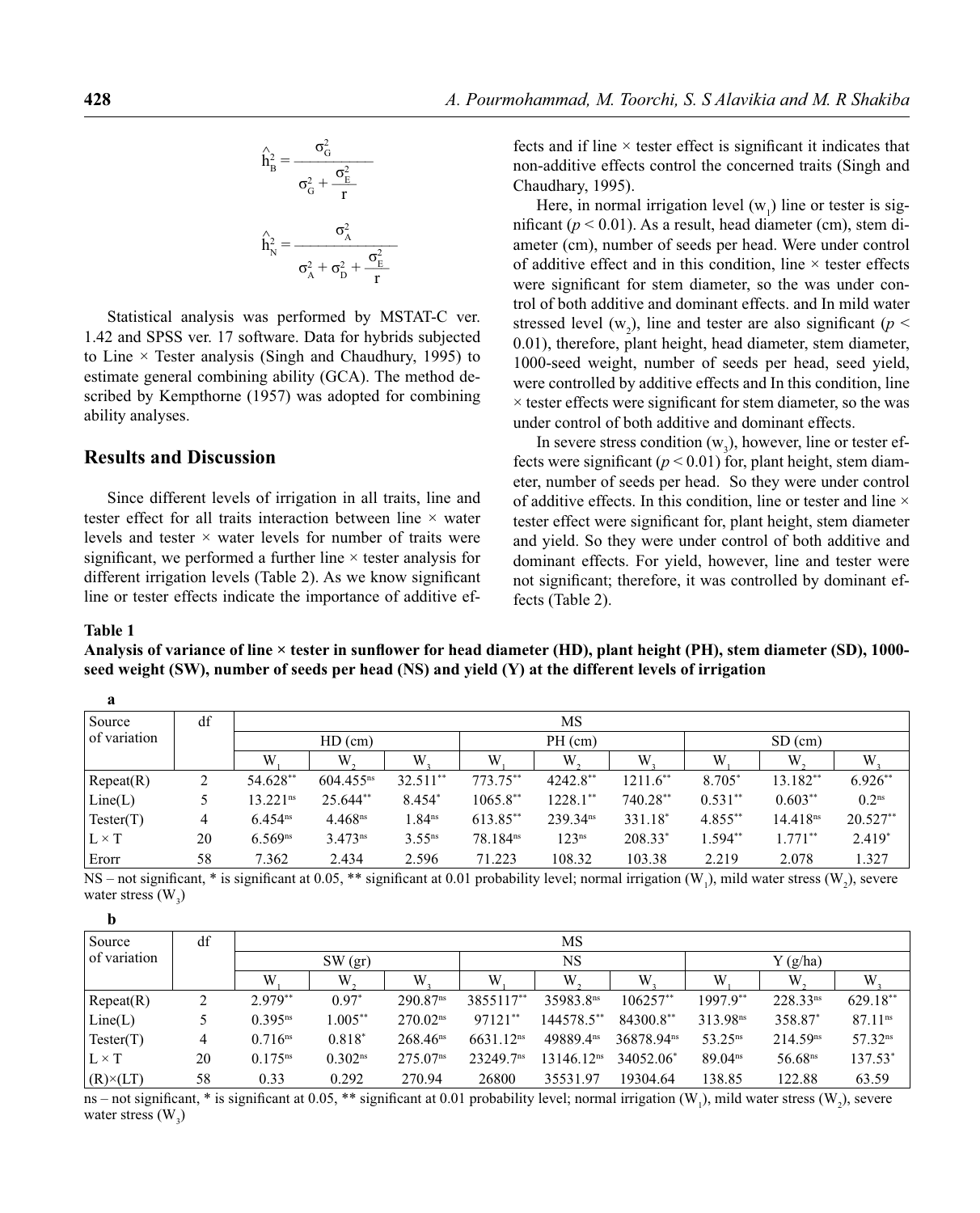| seeds per head (NS) and yield (Y)                    |           |         |           |        |           |            |  |  |
|------------------------------------------------------|-----------|---------|-----------|--------|-----------|------------|--|--|
| Variance                                             | $HD$ (cm) | PH (cm) | $SD$ (cm) | SW(g)  | <b>NS</b> | $Y$ (g/ha) |  |  |
| GCA variance (line)                                  | 2.095     | 164.21  | 0.236     | 0.023  | 1602      | 28.93      |  |  |
| GCA variance (tester)                                | 0.059     | 38.528  | $\theta$  | 0.0255 | 1376      | 1.793      |  |  |
| <b>SCA</b> variance                                  | 0.283     | 34.28   | $\theta$  | 0.033  | 491.08    | 5.921      |  |  |
| Average additive variance                            | 3.261     | 304.85  | 0.2261    | 0.0723 | 26288     | 46.445     |  |  |
| Dominance variance                                   | 0.283     | 34.28   | $\theta$  | 0.033  | 491.08    | 5.921      |  |  |
| $\frac{2}{3CA}$ $\sigma_{SCA}^2$ (line) $\sigma$     | 7.387     | 4.79    | $\theta$  | 0.691  | 32.63     | 4.88       |  |  |
| $\frac{2}{3CA}$ / $\sigma_{SCA}^2$ (tester) $\sigma$ | 0.21      | 1.123   | 2.922     | 0.757  | 2.803     | 0.302      |  |  |
| Board sense heritability $(\% )$                     | 61.81     | 87.05   | 18.34     | 36.74  | 67.61     | 51.13      |  |  |
| Narrow sense heritability $(\%)$                     | 59.24     | 82.41   | 19.69     | 29.81  | 66.99     | 48.07      |  |  |
| C.V(%)                                               | 15.44     | 8.06    | 11.08     | 11.07  | 23.1      | 27.57      |  |  |

**Table 2**

**Parameters of genetic head diameter (HD), plant height (PH), stem diameter (SD), 1000-seed weight (SW), number of** 

One important note from Table 2 is that under  $w_3$ , plant height and stem diameter in addition to additive effect, were controlled by dominant gene effect, while yield was under control of dominant gene effect. This implies that these lines possess favorable alleles with additive effects develop these traits. This could be due to high variability in experimental conditions or similarities of genetic sources used for development of these lines.

The line GCA/SCA variance ratio expression of plant height, head diameter, number of seeds per head, seed yield and tester GCA/SCA variance ratio for plant height, stem diameter and number of seeds per head was greater than 1, which indicates additive genes have higher effect than nonadditive genes the main role in the inheritance of this trait, whereas, when the line GCA/SCA variance ratio is lower than it 1 indicates the non-additive effects (dominant or epistatic) are more effective in the inheritance of stem diameter and1000-seed weight traits (Table 2). Joksimovic et al. (2000), Gvozdenovic et al. (2005) and Ciric et al. (2012) had

similar results with contribution of non-additive component in plant height.

Correlations between traits were estimated and are given in Table 3. Correlations between head diameter, plant height, 1000-seed weight, number of seeds per head for yield. The direction of correlation was positive for relative water content and yield. Therefore, selection for one of these traits should be accompanied by the associated traits, and this would provide the opportunity to exert multi-traits selection in sunflower breeding programs. By calculation of simple correlation coefficients, highly significant positive correlation was determined between seed yield and 1000 seed weight (Table 1). These results are in agreement with the studies of (Tahir et al., 2002), (Dusanic et al., 2004), (Yasin and Singh, 2010) and (Radik et al, 2013).

# **Conclusions**

Although in normal condition, line  $\times$  tester showed that additive effects had a greater contribution than dominance ef-

### **Table 3**

**Correlation between traits i.e. head diameter (HD), plant height (PH), stem diameter (SD), 1000-seed weight (SW) and number of seeds per head (NS) and yield (Y)**

| Traits    | HD | PH         | <b>SD</b>           | <b>SW</b>     | <b>NS</b>           | $\mathbf{v}$        |
|-----------|----|------------|---------------------|---------------|---------------------|---------------------|
| HD        |    | $0.425***$ | 0.018 <sup>ns</sup> | $0.73***$     | $0.723**$           | $0.841**$           |
| PH        |    |            | $0.027^{ns}$        | $0.257**$     | $0.463**$           | $0.434**$           |
| <b>SD</b> |    |            |                     | $-0.454^{ns}$ | 0.087 <sup>ns</sup> | 0.051 <sup>ns</sup> |
| <b>SW</b> |    |            |                     |               | $0.455***$          | $0.719**$           |
| <b>NS</b> |    |            |                     |               |                     | $0.928**$           |
| v         |    |            |                     |               |                     |                     |

ns – not significant, \* significant at  $0.05$ , \*\* significant at  $0.01$  probability level